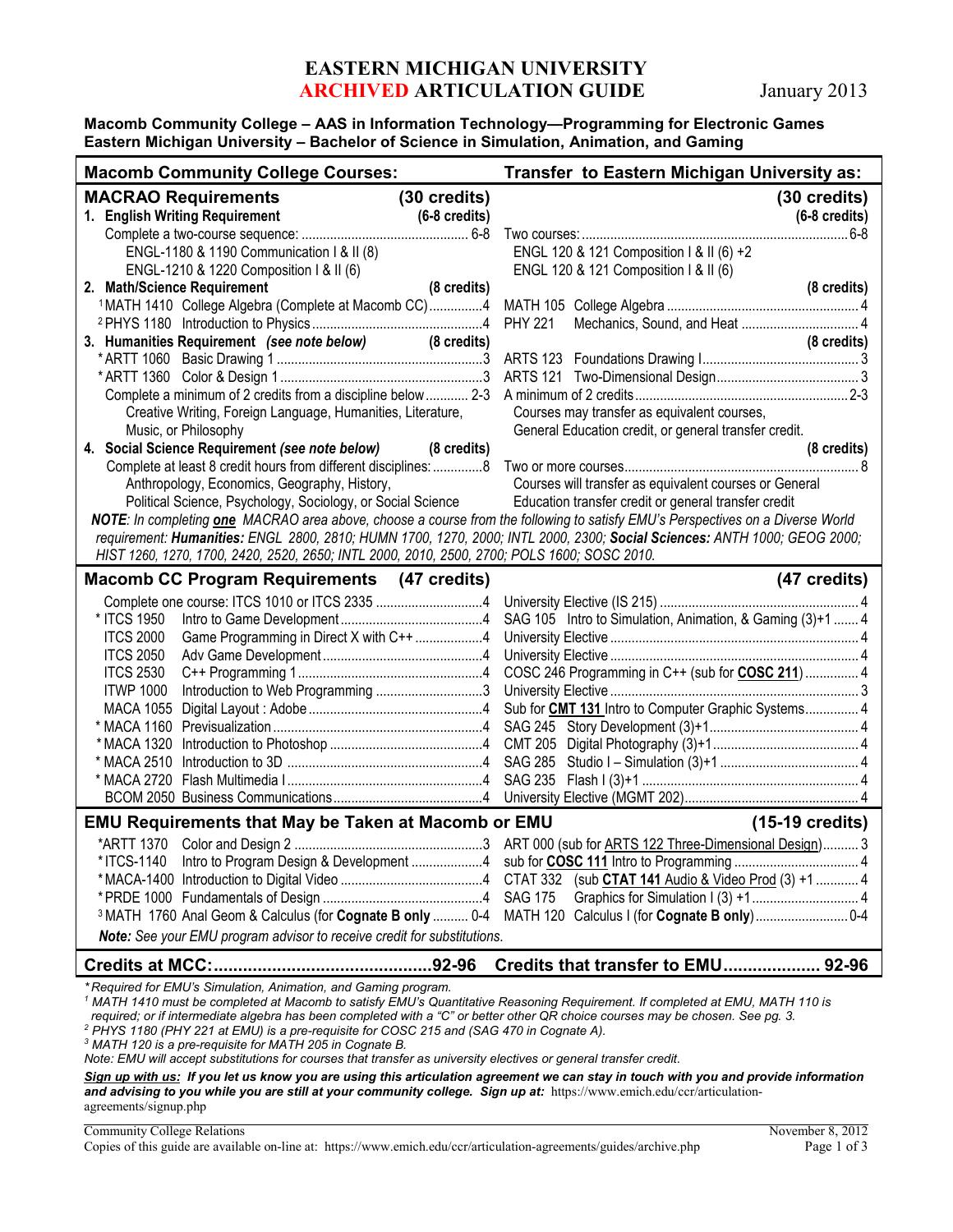# **EASTERN MICHIGAN UNIVERSITY ARCHIVED ARTICULATION GUIDE** January 2013

### **Macomb Community College – AAS in Information Technology—Programming for Electronic Games Eastern Michigan University – Bachelor of Science in Simulation, Animation, and Gaming**

| <b>Completion of EMU's Simulation,</b>                                                                                                                                                                                                                                                                                                                                                                                          |                                                                                                                                                                                                        |
|---------------------------------------------------------------------------------------------------------------------------------------------------------------------------------------------------------------------------------------------------------------------------------------------------------------------------------------------------------------------------------------------------------------------------------|--------------------------------------------------------------------------------------------------------------------------------------------------------------------------------------------------------|
| <b>Animation &amp; Gaming Program</b>                                                                                                                                                                                                                                                                                                                                                                                           |                                                                                                                                                                                                        |
| $(33-38 \text{ credits})$<br><b>Major Requirements</b><br><b>Required Courses (15 credits)</b><br>MGMT 386 Organization behavior & Theory  3<br>MGMT 486 Organizational Change & Team Building 3<br><sup>1</sup> STS 300W Researching & Writing Techniques 3                                                                                                                                                                    | <b>Sugges</b><br>PHY 221<br>SAG 175<br>All Stud<br><b>Semeste</b><br>COSC <sub>2</sub><br><b>MGMT</b><br><b>STS 30</b>                                                                                 |
| <b>Cognate options</b><br>Choose a cognate option A or B below:<br><b>Option A Graphics and Design (18-21 credits)</b><br>SAG 355 Lighting & Camera Techniques  3<br>SAG 470 Simulation & Animation Dynamics 3<br>SAG/COSC 485 Senior Projects in SAG  3<br><sup>2</sup> LBC Requirement (See advisor for options)  0-3                                                                                                         | <b>SAG 22</b><br>Cognate<br><b>Semeste</b><br>MGMT 4<br><b>SAG 27</b><br><b>SAG 30</b><br><b>SAG 47</b><br><b>SAG 37</b><br><b>Semeste</b><br><b>SAG 35</b><br>SAG/CO<br>LBC Re                        |
| <b>Option B Programming (23 credits)</b><br>COSC 221 Computer Organization    3<br>COSC 311 Algorithms and Data Structures  3<br>COSC 457 Computer Game Programming  3<br><sup>1</sup> COSC 481W Software Engineering and Senior Project 3<br><sup>2</sup> COSC 486 Coop. Education in Computer Science  1<br>MATH 205 Mathematical Structures for Comp Sci 4<br>Minimum Credits at EMU: 33-38<br>Credits to Graduate:  124-135 | Cognate<br><b>Semeste</b><br>COSC <sub>2</sub><br>MATH 2<br>MGMT 4<br><b>Semeste</b><br>COSC <sub>3</sub><br>1 COSC 4<br><b>Semeste</b><br>COSC <sub>4</sub><br>COSC <sub>4</sub><br>COSC <sub>4</sub> |

sted sequence for completing the program: *PHY 221 and COSC 111 are prerequisites for COSC 215. SAG 175 is prerequisite for SAG 225.* ents **Semester 1 (15 credits)** COSC 215 Scientific Simulation ..................................................3 386 Organization behavior & Theory..................................3 0W Researching & Writing Techniques ............................3 SAG 225 Graphics for Simulation II ..........................................3 **Cognate A Students Only Semester 2 (15 credits)** 486 Organizational Change & Team Building .................3 SAG 275 Texturing & Mapping .................................................3 SAG 305 Environmental Design ...............................................3 0 Simulation & Animation Dynamics.............................3 SAG 375 Studio II .....................................................................3 **Semester 3 (6-9 credits)** 5 Lighting & Camera Techniques ................................3 SAG/COSC 485 Senior Projects in SAG.......................................3 LBC Requirement...................................................................... 0-3 **Cognate B Students Only Semester 2 (10credits)** COSC 221 Computer Organization I .........................................3 205 Mathematical Structures for Comp Science ...........4 486 Organizational Change & Team Building .................3 **Semester 3 (4 credits)** 311 Algorithms and Data Structures.................................3 186 Coop. Education in Computer Science....................1 **Semester 4 (9 credits)** COSC 456 Computer Graphics .................................................3 57 Computer Game Programming.................................3 COSC 461 Heuristic Programming ............................................3

*<sup>1</sup> Satisfies EMU's Writing Intensive in the major requirement.*

*<sup>2</sup> Satisfies EMU's Learning beyond the Classroom (LBC) requirement.*